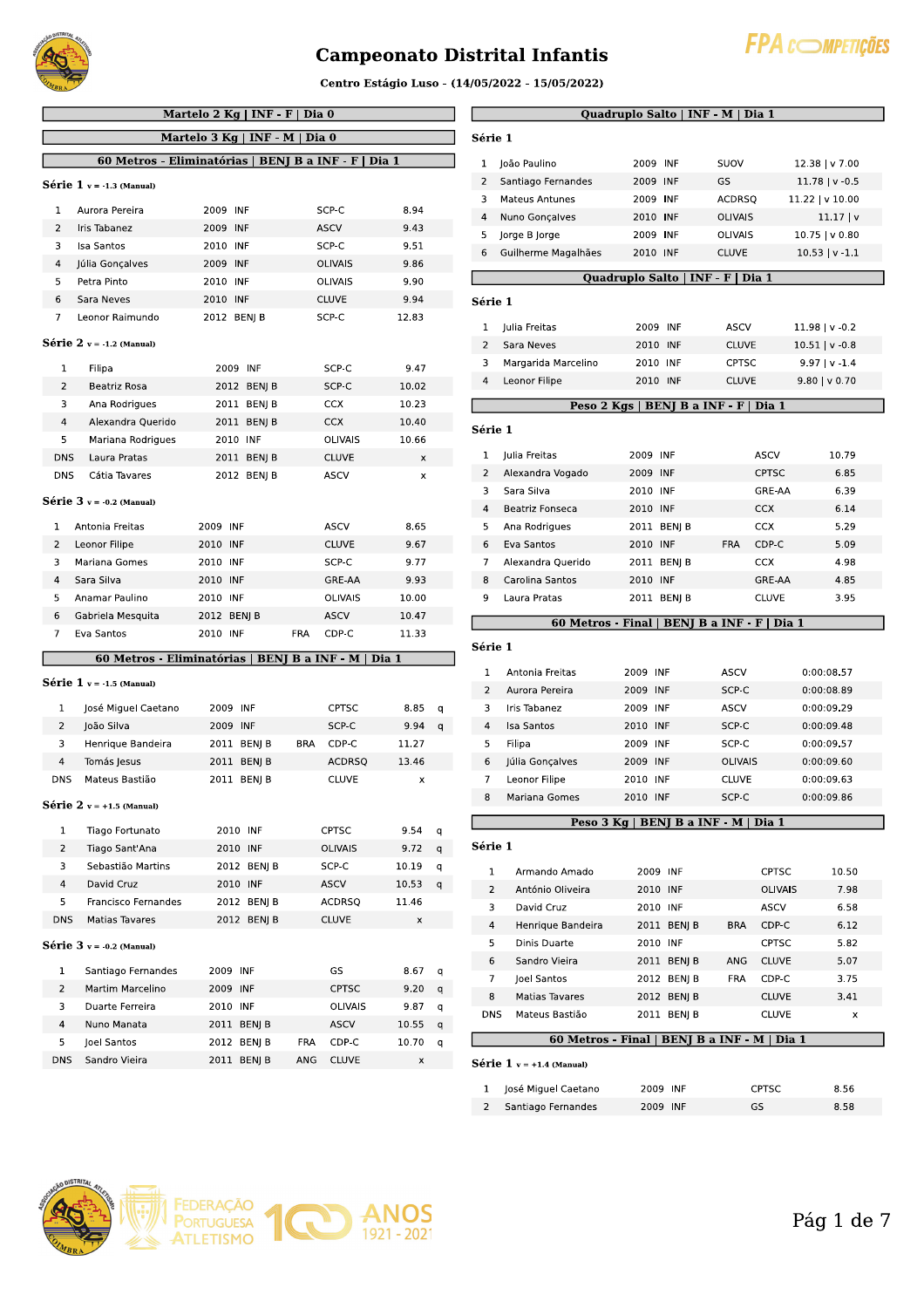| 3              | Martim Marcelino                          | 2009 INF             |                                |                | <b>CPTSC</b>            | 9.03               |
|----------------|-------------------------------------------|----------------------|--------------------------------|----------------|-------------------------|--------------------|
| 4              | João Silva                                | 2009 INF             |                                |                | SCP-C                   | 9.51               |
| 5              | Tiago Fortunato                           | 2010 INF             |                                |                | <b>CPTSC</b>            | 9.56               |
| 6              | Tiago Sant'Ana                            | 2010 INF             |                                |                | <b>OLIVAIS</b>          | 9.61               |
| 7              | Duarte Ferreira                           | 2010 INF             |                                |                | <b>OLIVAIS</b>          | 9.73               |
| 8              | Sebastião Martins                         |                      | 2012 BENJ B                    |                | SCP-C                   | 10.04              |
|                | $1.000$ Metros   BENJ B a INF - M   Dia 1 |                      |                                |                |                         |                    |
| Série 1        |                                           |                      |                                |                |                         |                    |
|                |                                           |                      |                                |                |                         |                    |
| 1              | José Miguel Caetano                       | 2009 INF             |                                |                | <b>CPTSC</b>            | 3:15.82            |
| 2              | João Silva                                | 2009 INF<br>2010 INF |                                |                | SCP-C                   | 3:27.22<br>3:28.06 |
| 3<br>4         | Guilherme Magalhães                       | 2010 INF             |                                |                | <b>CLUVE</b><br>OLIVAIS | 3:38.33            |
| 5              | Pedro Fonseca<br>Alexandre Jesus          | 2010 INF             |                                |                | <b>OLIVAIS</b>          | 3:40.12            |
| 6              | Sebastião Martins                         |                      |                                |                | SCP-C                   | 3:58.08            |
| $\overline{7}$ | Nuno Manata                               | 2011                 | 2012 BENJ B                    |                | <b>ASCV</b>             | 4:01.25            |
|                |                                           |                      | BENJ B                         |                |                         |                    |
|                | 1.000 Metros                              |                      | <b>BENJ B a INF - F</b>        |                | Dia 1                   |                    |
| Série 1        |                                           |                      |                                |                |                         |                    |
| 1              | Antonia Freitas                           | 2009 INF             |                                |                | <b>ASCV</b>             | 3:29.80            |
| 2              | Beatriz Fonseca                           | 2010 INF             |                                |                | <b>CCX</b>              | 3:43.62            |
| 3              | Filipa                                    | 2009 INF             |                                |                | SCP-C                   | 3:50.18            |
| 4              | Beatriz Rosa                              |                      | 2012 BENJ B                    |                | SCP-C                   | 3:59.25            |
| 5              | Gabriela Mesquita                         |                      | 2012 BENJ B                    |                | <b>ASCV</b>             | 4:17.90            |
| DNS            | Aurora Pereira                            | 2009 INF             |                                |                | SCP-C                   | x                  |
| <b>DNS</b>     | Leonor Raimundo                           |                      | 2012 BENJ B                    |                | SCP-C                   | x                  |
|                | 4x60 Metros   BENJ B a INF - M   Dia 1    |                      |                                |                |                         |                    |
|                |                                           |                      |                                |                |                         |                    |
| Série 1        |                                           |                      |                                |                |                         |                    |
| 1              | OLIVAIS F CLUBE                           |                      | ΝD                             |                | <b>OLIVAIS</b>          | 37.20              |
| 2              | <b>ACDRS QUINHENDROS</b>                  |                      | ND                             |                | <b>ACDRSQ</b>           | 39.61              |
| <b>DNS</b>     | C VETERANOS COIMBRA                       |                      | ΝD                             |                | <b>CLUVE</b>            | x                  |
|                | 4x60 Metros                               |                      | <b>BENJ B a INF - F  </b>      |                | Dia 1                   |                    |
|                |                                           |                      |                                |                |                         |                    |
| Série 1        |                                           |                      |                                |                |                         |                    |
| 1              | C P T SOBRAL CEIRA                        |                      | ND                             | <b>CPTSC</b>   |                         | 36.35              |
| 2              | OLIVAIS F CLUBE                           |                      | <b>ND</b>                      | <b>OLIVAIS</b> |                         | 36.81              |
| DQ             | S C POVOENSE                              |                      | <b>ND</b>                      | SCP-C          |                         | x                  |
|                |                                           |                      | 3.000 M Marcha   INF - M       | Dia 1          |                         |                    |
|                |                                           |                      | 3.000 M Marcha   INF - F       | Dia 1          |                         |                    |
|                |                                           |                      | Dardo 500 gr   INF - M   Dia 2 |                |                         |                    |
|                |                                           |                      |                                |                |                         |                    |
| Série 1        |                                           |                      |                                |                |                         |                    |
|                |                                           |                      |                                |                |                         |                    |
| 1              | <b>Mateus Antunes</b>                     | 2009 INF             |                                | <b>ACDRSQ</b>  |                         | 19.10              |
| $\overline{2}$ | António Oliveira                          | 2010 INF             |                                | <b>OLIVAIS</b> |                         | 17.71              |
| 3              | Armando Amado                             | 2009 INF             |                                | <b>CPTSC</b>   |                         | 13.72              |
|                |                                           |                      | Dardo 400 gr   INF - F         | Dia 2          |                         |                    |
|                |                                           |                      |                                |                |                         |                    |
| Série 1        |                                           |                      |                                |                |                         |                    |
| 1              | Carolina Santos                           | 2010 INF             |                                | GRE-AA         |                         | 7.53               |
|                | Salto Altura   BENJ B a INF - M   Dia 2   |                      |                                |                |                         |                    |
| Série 1        |                                           |                      |                                |                |                         |                    |
|                |                                           |                      |                                |                |                         |                    |
| 1              | Martim Marcelino                          | 2009 INF             |                                |                | <b>CPTSC</b>            | 1.35               |
| 2<br>DNS       | Joel Santos<br>João Paulino               | 2009 INF             | 2012 BENJ B                    | <b>FRA</b>     | CDP-C<br>SUOV           | 1.00<br>SΜ         |

|                                            | Salto Altura   BENJ B a INF - F   Dia 2      |                              |                  |
|--------------------------------------------|----------------------------------------------|------------------------------|------------------|
| Série 1                                    |                                              |                              |                  |
| 1<br>Julia Freitas                         | 2009 INF                                     | <b>ASCV</b>                  | 1.24             |
| $\overline{2}$<br>Mafalda Marcelino        | 2010 INF                                     | <b>CPTSC</b>                 | 1.05             |
|                                            | 60 M Barreiras 0,76   INF - M   Dia 2        |                              |                  |
|                                            |                                              |                              |                  |
| $Série 1 v = -4.4 (Manual)$                |                                              |                              |                  |
| 1<br>Santiago Fernandes                    | 2009 INF                                     | GS                           | 11.82            |
| $\overline{2}$<br>Martim Marcelino         | 2009 INF                                     | <b>CPTSC</b>                 | 12.58            |
| 3<br>Guilherme Magalhães                   | 2010 INF                                     | <b>CLUVE</b>                 | 14.45            |
| 4<br>Tiago Fortunato<br>DNS                | 2010 INF<br>2009 INF                         | <b>CPTSC</b><br><b>CPTSC</b> | 15.24            |
| José Miguel Caetano<br>DNS<br>João Paulino | 2009 INF                                     | SUOV                         | x<br>x           |
|                                            |                                              |                              |                  |
|                                            | 60 M Barreiras 0,76   INF - F                | Dia 2                        |                  |
| $Série 1 v = -2.3 (Manual)$                |                                              |                              |                  |
| 1<br>Antonia Freitas                       | 2009 INF                                     | ASCV                         | 11.74            |
| 2<br>Sara Neves                            | 2010 INF                                     | <b>CLUVE</b>                 | 13.61            |
| 3<br>Leonor Filipe                         | 2010 INF                                     | <b>CLUVE</b>                 | 14.32            |
| Alexandra Vogado<br>DNS                    | 2009 INF                                     | <b>CPTSC</b>                 | x                |
|                                            | Salto Comprimento   BENJ B a INF - M   Dia 2 |                              |                  |
| Série 1                                    |                                              |                              |                  |
| 1<br>Sandro Vieira                         | 2011 BENJ B                                  | ANG<br><b>CLUVE</b>          | $3.49$   v -1.1  |
| $\overline{2}$<br>Nuno Manata              | 2011 BENJ B                                  | ASCV                         | $3.08$   v -2.8  |
| Dinis Duarte<br>3                          | 2010 INF                                     | <b>CPTSC</b>                 | $3.07$   v -1.4  |
| 4<br>David Cruz                            | 2010 INF                                     | <b>ASCV</b>                  | $3.04$   v -1.9  |
| 5<br>Mateus Bastião                        | 2011 BENJ B                                  | <b>CLUVE</b>                 | $2.92$   v -0.4  |
| <b>DNS</b><br>Henrique Bandeira            | 2011 BENJ B                                  | <b>BRA</b><br>CDP-C          | x   v            |
| <b>DNS</b><br>Matias Tavares               | 2012 BENJ B                                  | <b>CLUVE</b>                 | x   v            |
|                                            | Salto Comprimento   BENJ B a INF - F   Dia 2 |                              |                  |
| Série 1                                    |                                              |                              |                  |
| 1<br>Iris Tabanez                          | 2009 INF                                     | <b>ASCV</b>                  | $3.42$   v -1.9  |
| $\overline{2}$<br>Clara Silva              | 2011 BENJ B                                  | GS                           | $3.36$   v -0.1  |
| 3<br>Maria Inês Santos                     | 2010 INF                                     | GS                           | $3.34$   v -1.4  |
| 4<br>Gabriela Mesquita                     | 2012 BENJ B                                  | <b>ASCV</b>                  | $3.26$   v -1.1  |
| 5<br>Mafalda Marcelino                     | 2010 INF                                     | <b>CPTSC</b>                 | $3.24$   v -0.5  |
| 6<br>Laura Pratas                          | 2011 BENJ B                                  | <b>CLUVE</b>                 | $3.08$   v       |
| 7<br>Alexandra Querido                     | 2011 BEN  B                                  | <b>CCX</b>                   | $3.04$   v -0.6  |
| 8<br>Ana Teresa Amado                      | 2012 BENJ B                                  | <b>CPTSC</b>                 | $2.91$   v -1.7  |
| 9<br>Helena Bandarra                       | 2011 BENJ B                                  | <b>ACDRSQ</b>                | $2.58   v - 1.1$ |
| 10<br>Mariana Silva                        | 2011 BENJ B                                  | GS                           | $2.56$   v -0.3  |
| 11<br>Cátia Tavares                        | 2012 BEN  B                                  | ASCV                         | $2.56$   v 0.70  |
| 12<br>Carolina Santos                      | 2010 INF                                     | GRE-AA                       | $2.53   v - 0.6$ |
| 13<br>Ana Rodrigues                        | 2011 BENJ B                                  | <b>CCX</b>                   | $2.52$   v -0.3  |
| 14<br>Leonor Silva                         | 2011 BENJ B                                  | GS                           | $2.50$   v -0.5  |
| 15<br>Eva Santos                           | FRA<br>2010 INF                              | CDP-C                        | $2.42$   v 0.60  |
|                                            | 150 Metros   BENJ B a INF - M   Dia 2        |                              |                  |
| $Série 1 v = -0.4 (Manual)$                |                                              |                              |                  |
| 1<br>Jorge B Jorge                         | 2009 INF                                     | OLIVAIS                      | 22.01            |
| $\overline{c}$<br>Mateus Bastião           | 2011 BENJ B                                  | <b>CLUVE</b>                 | 25.50            |
| <b>DNS</b><br>Henrique Bandeira            | 2011 BENJ B                                  | <b>BRA</b><br>CDP-C          | X                |
| $Série 2 v = -1.9 (Manual)$                |                                              |                              |                  |
| 1<br>Pedro Fonseca                         | 2010 INF                                     | <b>OLIVAIS</b>               | 21.70            |
| $\overline{2}$<br>Nuno Manata              | 2011 BENJ B                                  | ASCV                         | 25.09            |



 $\mathsf{x}$ 

CLUVE

2012 BENJ B

**DNS** 

Matias Tavares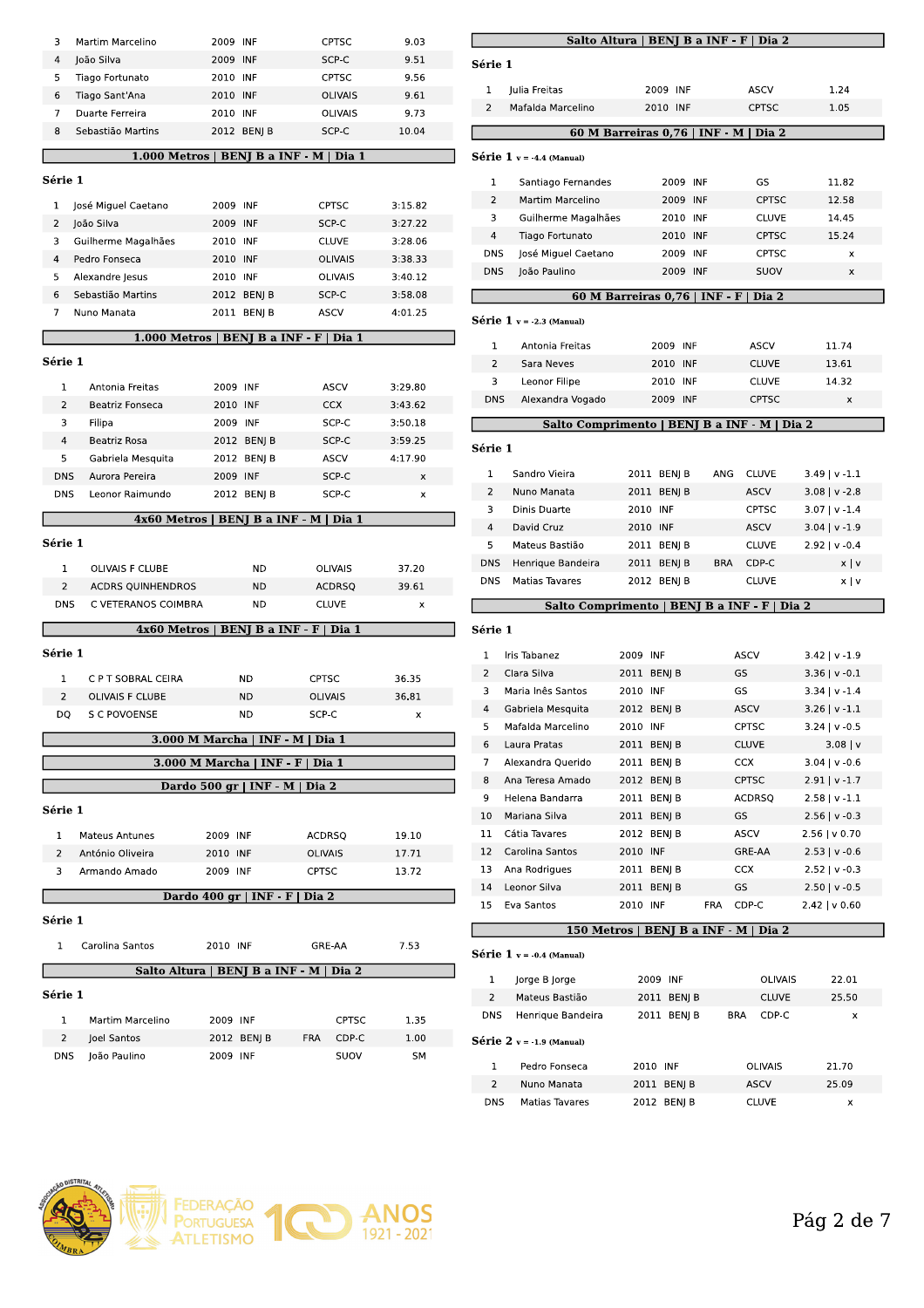#### Série v = -3.7 (Manual)

| 1                       | Duarte Ferreira             | 2010 INF |                         | <b>OLIVAIS</b>      | 22.92 |
|-------------------------|-----------------------------|----------|-------------------------|---------------------|-------|
| $\overline{2}$          | Sandro Vieira               | 2011     | BENJ B                  | ANG<br><b>CLUVE</b> | 23.20 |
| 3                       | Alexandre Jesus             | 2010 INF |                         | <b>OLIVAIS</b>      | 23.23 |
| $\overline{\mathbf{4}}$ | David Cruz                  | 2010 INF |                         | <b>ASCV</b>         | 27.88 |
|                         | $Série 4 v = -2.1 (Manual)$ |          |                         |                     |       |
|                         |                             |          |                         |                     |       |
| 1                       | Santiago Fernandes          |          | 2009 INF                | GS                  | 19.95 |
| $\overline{2}$          | <b>Mateus Antunes</b>       |          | 2009 INF                | <b>ACDRSQ</b>       | 21.33 |
| 3                       | Guilherme Magalhães         |          | 2010 INF                | <b>CLUVE</b>        | 23.00 |
| <b>DNS</b>              | José Miguel Caetano         |          | 2009 INF                | <b>CPTSC</b>        | x     |
|                         | 150 Metros                  |          | <b>BENJ B a INF - F</b> | Dia 2               |       |
|                         | Série $1 v = -1.7$ (Manual) |          |                         |                     |       |
|                         |                             |          |                         |                     |       |
| 1                       | Júlia Gonçalves             |          | 2009 INF                | <b>OLIVAIS</b>      | 23.07 |
| $\overline{2}$          | Alexandra Querido           |          | 2011 BENJ B             | <b>CCX</b>          | 24.43 |
| 3                       | Leonor Silva                |          | 2011 BENI B             | GS                  | 25.88 |
|                         | Série $2v = -2.3$ (Manual)  |          |                         |                     |       |
|                         |                             |          |                         |                     |       |
| 1                       | Petra Pinto                 |          | 2010 INF                | <b>OLIVAIS</b>      | 23.18 |
| $\overline{2}$          | Ana Rodrigues               |          | 2011 BEN  B             | <b>CCX</b>          | 23.64 |
| 3                       | Laura Pratas                |          | 2011 BENJ B             | <b>CLUVE</b>        | 25.25 |
|                         | Série $3v = -3.5$ (Manual)  |          |                         |                     |       |
|                         |                             |          |                         |                     |       |
| 1                       | Carolina Murta              |          | 2010 INF                | <b>OLIVAIS</b>      | 21.94 |
| 2                       | Anamar Paulino              |          | 2010 INF                | <b>OLIVAIS</b>      | 23.54 |
| 3                       | Sara Silva                  |          | 2010 INF                | GRE-AA              | 23.77 |
| 4                       | Cátia Tavares               |          | 2012 BEN  B             | <b>ASCV</b>         | 26.37 |
|                         | Série $4v = -2.8$ (Manual)  |          |                         |                     |       |
|                         |                             |          |                         |                     |       |
| $\mathbf{1}$            | Antonia Freitas             |          | 2009 INF                | <b>ASCV</b>         | 19.80 |
| $\mathcal{P}$           | Iris Tabanez                |          | 2009 INF                | ASCV                | 21.49 |

| 3              | Alexandra Vogado    | 2009 INF                              | <b>CPTSC</b>        | 22.12   |  |
|----------------|---------------------|---------------------------------------|---------------------|---------|--|
| 4              | Sara Neves          | 2010 INF                              | <b>CLUVE</b>        | 22.50   |  |
|                |                     | 600 Metros   BENJ B a INF - M   Dia 2 |                     |         |  |
| Série 1        |                     |                                       |                     |         |  |
| $\mathbf{1}$   | Nuno Gonçalves      | 2010 INF                              | <b>OLIVAIS</b>      | 2:00.20 |  |
| $\overline{2}$ | Tiago Fortunato     | 2010 INF                              | <b>CPTSC</b>        | 2:05.88 |  |
| 3              | Joel Santos         | 2012 BENJ B                           | FRA<br>CDP-C        | 2:37.51 |  |
|                | 600 Metros          | <b>BENJ B a INF - F</b>               | Dia 2               |         |  |
| Série 1        |                     |                                       |                     |         |  |
|                |                     |                                       |                     |         |  |
| 1              | Julia Freitas       | 2009 INF                              | <b>ASCV</b>         | 1:48.79 |  |
| 2              | Clara Silva         | 2011 BENJ B                           | GS                  | 2:07.73 |  |
| 3              | Maria Inês Santos   | 2010 INF                              | GS                  | 2:08.29 |  |
| 4              | Leonor Filipe       | 2010 INF                              | <b>CLUVE</b>        | 2:08.77 |  |
| 5              | Margarida Marcelino | 2010 INF                              | <b>CPTSC</b>        | 2:17.42 |  |
| 6              | Mariana Silva       | 2011 BENJ B                           | GS                  | 2:19.57 |  |
| 7              | Helena Bandarra     | 2011 BENJ B                           | <b>ACDRSQ</b>       | 2:36.06 |  |
| 8              | Eva Santos          | 2010 INF                              | <b>FRA</b><br>CDP-C | 2:39.31 |  |
| DNS            | Ana Teresa Amado    | 2012 BENI B                           | <b>CPTSC</b>        | x       |  |
|                |                     | Disco 600 Gr   INF - F                | Dia 2               |         |  |
| Série 1        |                     |                                       |                     |         |  |
| 1              | Carolina Murta      | 2010 INF                              | <b>OLIVAIS</b>      | 18.45   |  |
| 2              | Inês Ventura        | 2009 INF                              | <b>CPTSC</b>        | 12.40   |  |
|                |                     | Disco 750 Gr   INF - M                | Dia 2               |         |  |
| Série 1        |                     |                                       |                     |         |  |
| 1              | Armando Amado       | 2009 INF                              | <b>CPTSC</b>        | 22.75   |  |
| 2              | António Oliveira    | 2010 INF                              | <b>OLIVAIS</b>      | 16.85   |  |
|                |                     |                                       |                     |         |  |

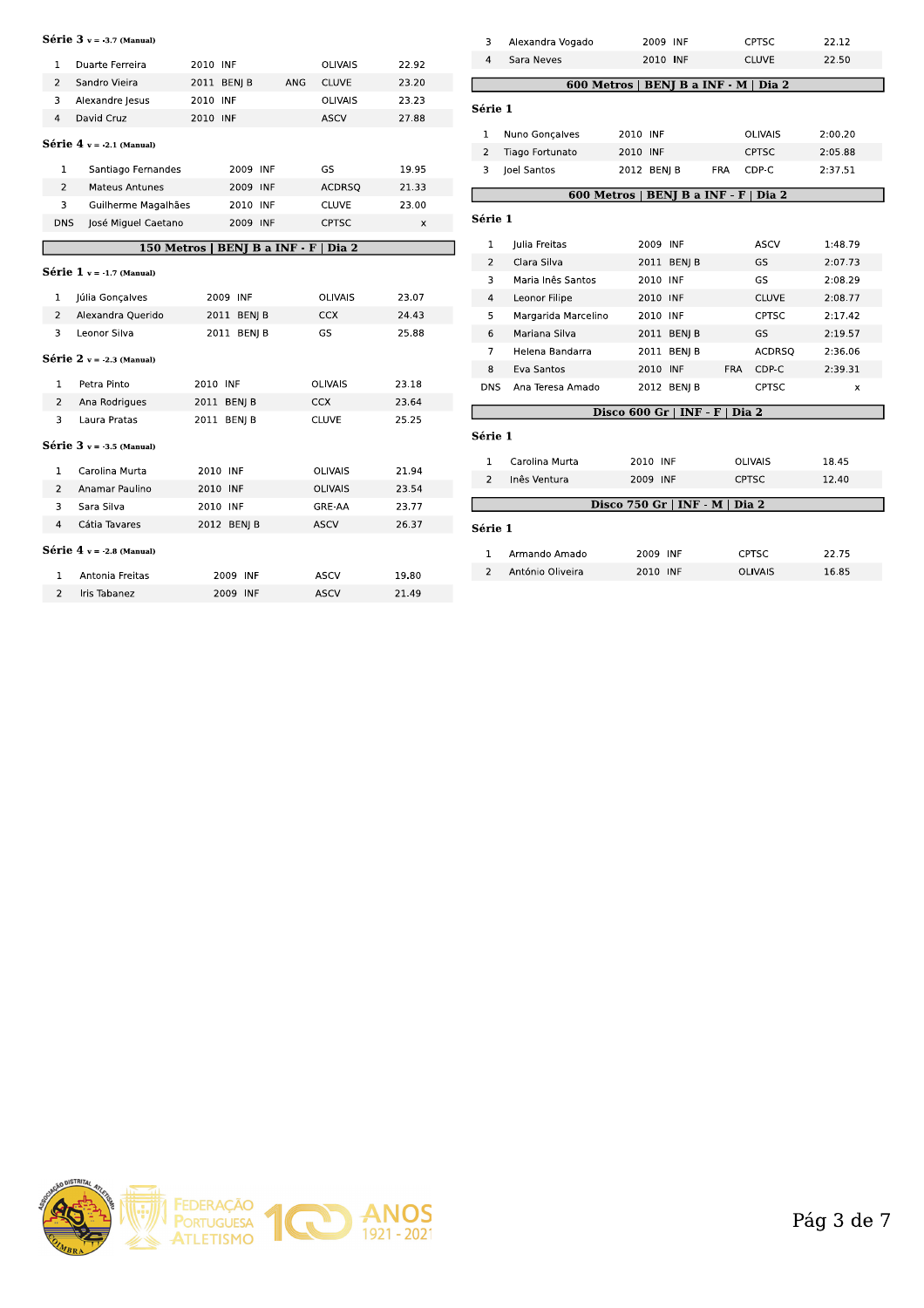### Femininos

| Posicao                 | <b>Clube</b>   | <b>Pontos</b> |
|-------------------------|----------------|---------------|
| 1                       | <b>ASCV</b>    | 94.0          |
| $\overline{\mathbf{z}}$ | <b>CPTSC</b>   | 54.0          |
| 3                       | <b>CLUVE</b>   | 39.0          |
| 4                       | SCP-C          | 36.0          |
| 5                       | <b>OLIVAIS</b> | 29.0          |
| 5                       | GS             | 29.0          |
| 7                       | <b>CCX</b>     | 24.0          |

# **Masculinos**

| Posicao | <b>Clube</b>   | <b>Pontos</b> |
|---------|----------------|---------------|
|         | <b>CPTSC</b>   | 99.0          |
|         | <b>OLIVAIS</b> | 94.0          |
| з       | <b>CLUVE</b>   | 59.0          |

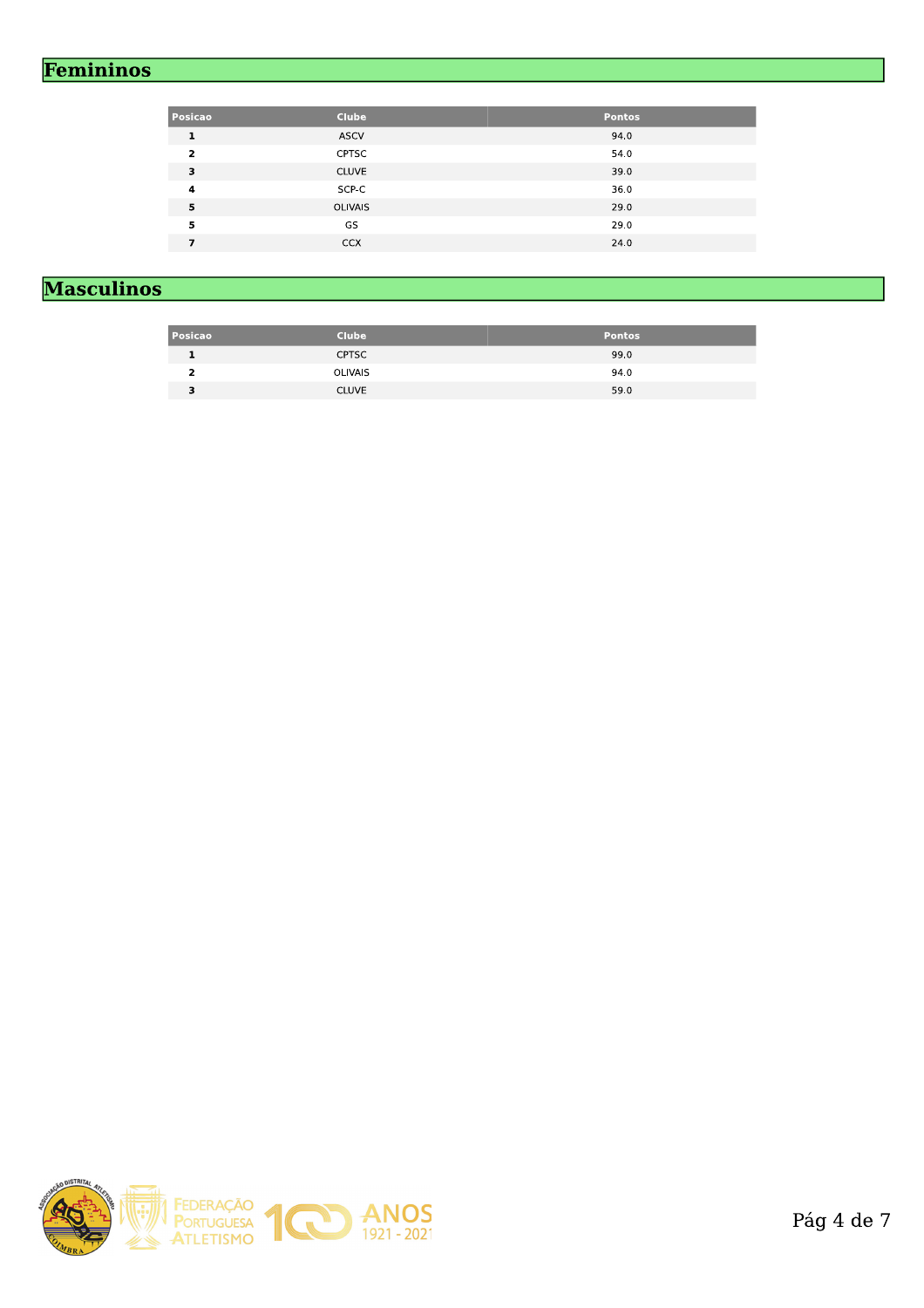### **Estatística Clubes**

| <b>Sigla</b>   | Nº atletas<br><b>Masculino</b> | Nº atletas<br><b>Feminino</b> | $No$ atletas<br><b>Total</b> | <b>Participações</b><br><b>Masculino</b> | Participações Participações<br>Feminino | <b>Total</b> |
|----------------|--------------------------------|-------------------------------|------------------------------|------------------------------------------|-----------------------------------------|--------------|
| <b>ACDRSQ</b>  | 3                              |                               | 4                            | 5                                        | 2                                       | 7            |
| <b>ASCV</b>    | $\overline{2}$                 | 5                             | $\overline{7}$               | 8                                        | 19                                      | 27           |
| <b>CCX</b>     | $\mathbf 0$                    | 3                             | 3                            | $\mathbf 0$                              | 10                                      | 10           |
| CDP-C          | $\overline{2}$                 | 1                             | 3                            | 8                                        | $\overline{4}$                          | 12           |
| <b>CLUVE</b>   | $\overline{\mathbf{4}}$        | 3                             | $\overline{7}$               | 16                                       | 13                                      | 29           |
| <b>CPTSC</b>   | 5                              | 5                             | 10                           | 18                                       | 10                                      | 28           |
| GRE-AA         | $\mathbf 0$                    | $\overline{2}$                | 2                            | $\mathbf 0$                              | 6                                       | 6            |
| <b>GS</b>      | 1                              | $\overline{4}$                | 5                            | 5                                        | 8                                       | 13           |
| <b>OLIVAIS</b> | 7                              | 5                             | 12                           | 16                                       | 10                                      | 26           |
| SCP-C          | $\overline{2}$                 | 6                             | 8                            | 6                                        | 14                                      | 20           |
| SUOV           | 1                              | $\mathbf 0$                   | 1                            | 3                                        | $\mathbf 0$                             | 3            |
| NaoFederado    | ٠                              | ۰                             | 6                            | ٠                                        | ٠                                       | 6            |
| Total          | 27                             | 35                            | 68                           | 85                                       | 96                                      | 187          |

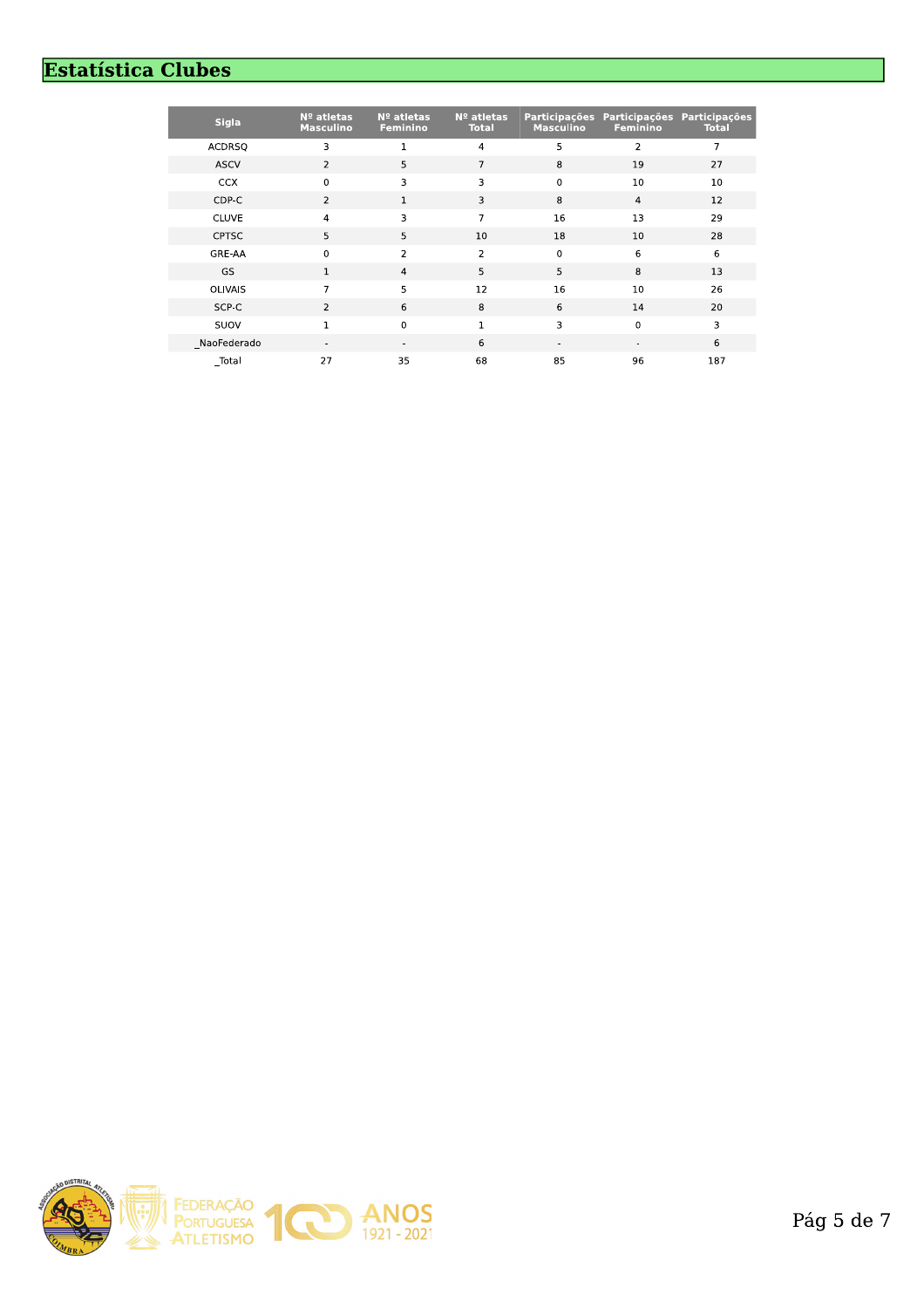# Estatística Escalão

| <b>Escalão</b> | $No$ atletas<br><b>Masculino</b> | $No$ atletas<br><b>Feminino</b> | $No$ atletas<br><b>Total</b> | Participações Participações Participações<br><b>Masculino</b> | <b>Feminino</b> | <b>Total</b> |
|----------------|----------------------------------|---------------------------------|------------------------------|---------------------------------------------------------------|-----------------|--------------|
| BENI B         |                                  |                                 |                              | 29                                                            |                 | 61           |
| <b>INF</b>     | 18                               | 23                              | 41                           | 56                                                            | 64              | 120          |
| NaoFederado    | $\overline{\phantom{0}}$         |                                 |                              |                                                               |                 |              |